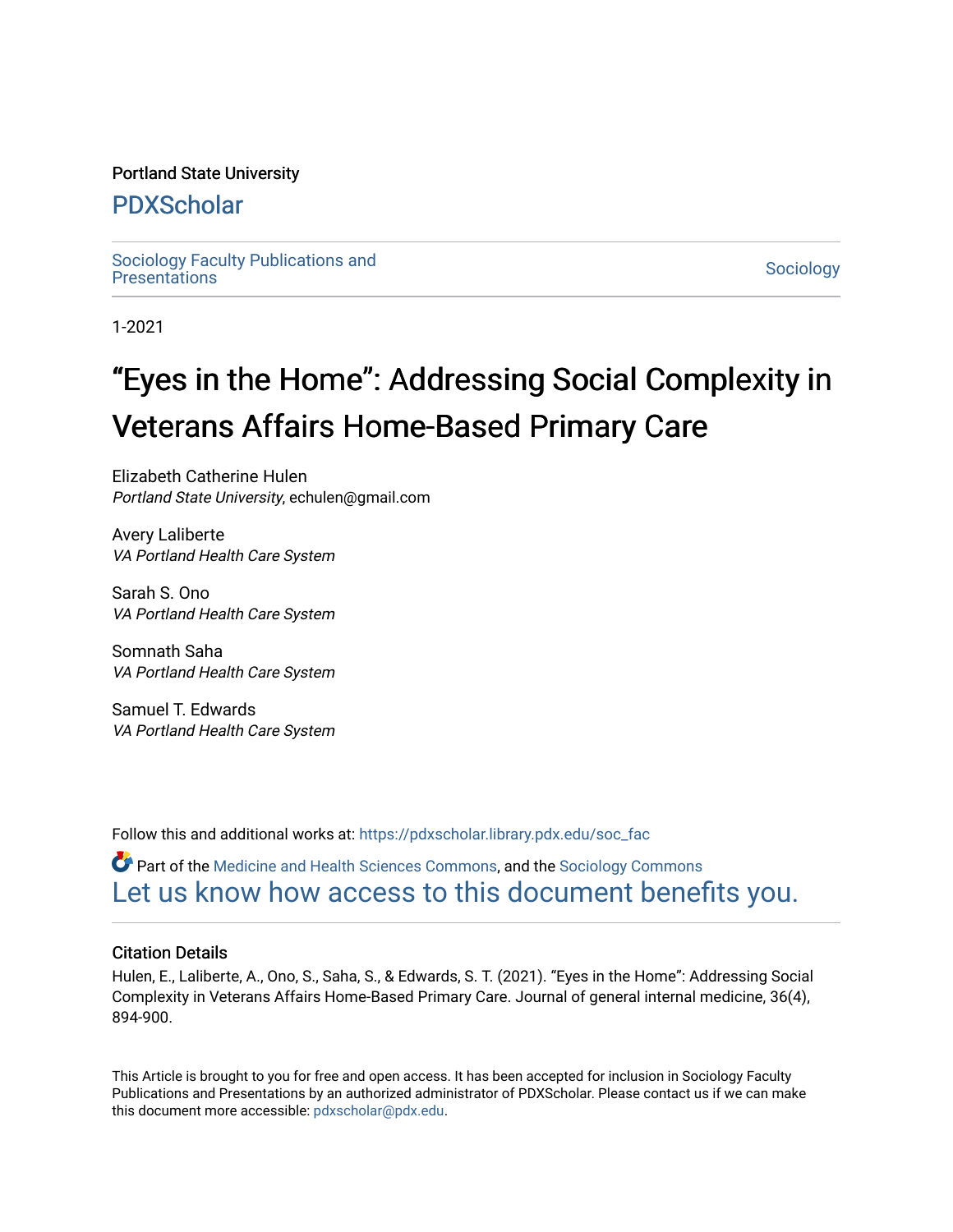## "Eyes in the Home": Addressing Social Complexity in Veterans Affairs Home-Based Primary Care

Elizabeth Hulen, MA<sup>1,2</sup> $\bullet$ , Avery Laliberte, BA<sup>1</sup>, Sarah Ono, PhD<sup>1,3,4</sup>, Somnath Saha, MD, MPH $^{1,5}$ , and Samuel T. Edwards, MD, MPH $^{1,3,5}$ 

<sup>1</sup>Center to Improve Veteran Involvement in Care, VA Portland Health Care System, Portland, OR, USA; <sup>2</sup>Department of Sociology, Portland State University, Portland, OR, USA; <sup>3</sup>Department of Family Medicine, Oregon Health & Science University, Portland, OR, USA; <sup>4</sup>Veterans Rural Health Resource Center-Portland, Veterans Health Administration Office of Rural Health, Portland, OR, USA; <sup>5</sup>Division of General Internal Medicine and Geriatrics, Oregon Health & Science University, Portland, OR, USA.

BACKGROUND: Home-Based Primary Care (HBPC) has demonstrated success in decreasing risk of hospitalization and improving patient satisfaction through patient targeting and integrating long-term services and supports. Less is known about how HBPC teams approach social factors.

OBJECTIVE: Describe HBPC providers' knowledge of social complexity among HBPC patients and how this knowledge impacts care delivery.

DESIGN, SETTING, AND PARTICIPANTS: Between 2018 and 2019, we conducted in-person semi-structured interviews with 14 HBPC providers representing nursing, medicine, physical therapy, pharmacy, and psychology, at an urban Veterans Affairs (VA) medical center. We also conducted field observations of 6 HBPC team meetings and 2 home visits.

APPROACH: We employed an exploratory, content-driven approach to qualitative data analysis.

RESULTS: Four thematic categories were identified: (1) HBPC patients are socially isolated and have multiple layers of medical and social complexity that compromise their ability to use clinic-based care; (2) providers having "eyes in the home" yields essential information not accessible in outpatient clinics; (3) HBPC fills gaps in instrumental support, many of which are not medical; and (4) addressing social complexity requires a flexible care design that HBPC provides.

CONCLUSION AND RELEVANCE: HBPC providers emphasized the importance of having "eyes in the home" to observe and address the care needs of homebound Veterans who are older, socially isolated, and have functional limitations. Patient selection criteria and discharge recommendations for a resource-intensive program like VA HBPC should include considerations for the compounding effects of medical and social complexity. Additionally, staffing that provides resources for these effects should be integrated into HBPC programming.

Supplementary Information The online version contains supplementary material available at [https://doi.org/10.1007/s11606-020-06356-2](http://dx.doi.org/10.1007/s11606-020-06356-2).

Received March 23, 2020 Accepted November 22, 2020 Published online January 11, 2021 J Gen Intern Med 36(4):894–900 DOI: 10.1007/s11606-020-06356-2 © Society of General InternalMedicine (This is a U.S. government work and not under copyright protection in the U.S.; foreign copyright protection may apply) 2021

#### INTRODUCTION

In the USA, there are approximately 2 million older adults who are completely or mostly homebound due to functional impairments and complex, chronic illness.<sup>1</sup> These individuals experience great difficulty leaving their homes without assis-tance and often face significant social limitations.<sup>[2](#page-6-0), [3](#page-6-0)</sup> They experience greater disease and symptom burden than their non-homebound counterparts and have higher mortality rates.<sup>2–[4](#page-6-0)</sup> Homebound persons also have higher rates of hospitalization and emergency department (ED) visits, and utilize more post-acute care services. $5-7$  $5-7$  $5-7$  Compounding their medical complexity, there is evidence that being homebound or nearhomebound is associated with indicators of socioeconomic vulnerability, including low income.<sup>[1](#page-6-0), [3](#page-6-0), [8](#page-6-0)</sup> While persons who are homebound often have medical conditions that limit their functional capacity, confinement to the home can also stem from lack of social support and limited financial resources which restrict their access to personal assistance re-quired to leave the home.<sup>[1](#page-6-0), [9, 10](#page-6-0)</sup> Current approaches to meeting the care needs of homebound individuals often involve a patchwork of services that present coordination challenges.<sup>11</sup>

Home-Based Primary Care (HBPC) is an interdisciplinary care model that attempts to address these challenges by providing comprehensive primary care services for patients with chronic illness who are unable to access or have great difficulty accessing clinic-based care. Although HBPC programs serve diverse groups of patients, their primary focus is on serving older adults who are homebound, frail, and have multiple chronic conditions.<sup>12</sup> The largest HBPC program in the USA is run by the Department of Veteran Affairs (VA). VA HBPC typically includes visits from a primary care provider, nurse care management, service coordination by a social worker, mental health services from a psychologist, nutrition counseling from a dietician, and help with medication management.<sup>13</sup> Primary care clinicians typically refer individuals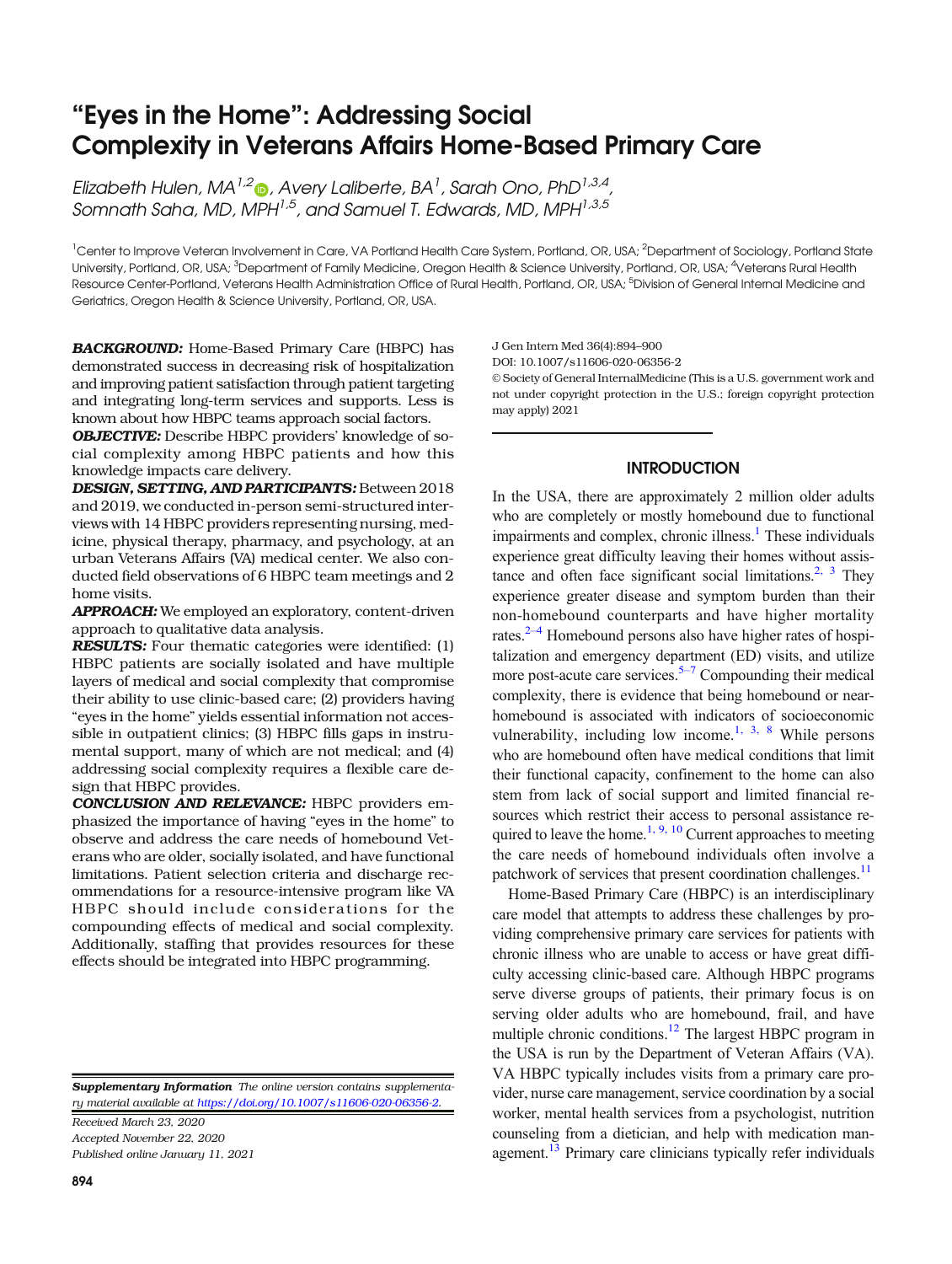to HBPC, or they are referred at hospital discharge, and HBPC teams consider whether to enroll referred individuals based on personal factors, program capabilities, and capacity. HBPC teams typically meet weekly to develop care plans to arrange appropriate longitudinal home care services, and to consider discharge if patients no longer need HBPC care. Veterans served by VA HBPC have, on average, eight chronic conditions and take around 15 medications.<sup>14</sup>

VA HBPC has demonstrated success in decreasing risk of hospitalization<sup>15</sup> and improving patient satisfaction.<sup>14</sup> HBPC reduces hospitalizations and costs by targeting patients at highrisk for hospitalization and integrating long-term services and supports.<sup>16</sup> Qualitative research examining mechanisms of success in HBPC has shown that interdisciplinary team-based care,  $^{11, 17}$  $^{11, 17}$  $^{11, 17}$  longitudinal and trusting relationships between patients and providers,  $\frac{11}{11}$ ,  $\frac{14}{14}$  and sensitivity to contextual enablers and barriers<sup>18</sup> support effective HBPC function. HBPC teams are designed as multidisciplinary to enable them to meet the complex medical and social needs of their patients. Yet little information is available regarding how HBPC approaches social factors and how HBPC teams integrate medical and social care.

We define social complexity as a composite of social factors that come together to impact a person's health. This definition is grounded in the wider literature on social determinants of health, or "the resources individuals have access to and the environments they reside in, that have powerful and lasting effects on the development and maintenance of good health across the lifespan."<sup>[19](#page-6-0)</sup> It is well established that social factors, in particular education, income, and social support, influence people's health outcomes through patterning how they engage in certain health behaviors as well as how they are able to access and utilize health care services.<sup>20</sup> Health care systems have an important role to play in addressing social health factors whether it is by integrating primary care and social services or connecting patients to community resources. Thus, the purpose of this study was to explore how clinicians and staff understand and address concurrent medical and social needs in the context of HBPC.

#### **METHODS**

#### Research Design and Participants

We conducted in-person, semi-structured interviews with 14 HBPC providers and field observations of 6 HBPC team meetings and 2 home visits. Interview participants represented the following disciplines: nursing, medicine, social work, psychology, pharmacy, and physical therapy. Participants were recruited at HBPC team meetings and through email invitations. Recruited participants, at the time of this research, exclusively worked in VA HBPC where part of their jobs involved having interactions with clinic-based primary care but did not work in a hospitalbased clinic themselves. This study was approved by the Institutional Review Board at the VA Portland Health Care System (VA IRB No. 3903) and all participation was voluntary. To protect participants' confidentiality, we do not provide potentially

identifying information, such as professional role, gender, or race and ethnicity, alongside quotations presented in the results, given the small sample size.

#### Data Collection

We conducted a focused analysis to describe how HBPC addresses social factors and integrates medical and social care using a qualitative data set from a larger study aimed at broadly exploring HBPC processes, roles, and care delivery, from the perspective of HBPC team members. The interview guide was organized according to the following domains: patient selection, care delivery patterns, core functions of HBPC, and barriers and facilitators to HBPC performance. Two members of the study team (EH and SE) conducted the interviews and field observations. All interviews were audio-recorded and then transcribed verbatim. We documented field observations at team meetings and home visits by hand in unstructured field notes that were later typed out and coded.

#### Data Analysis

We used an exploratory, content-driven approach to data analysis whereby patterns and emergent thematic categories were inductively identified throughout the research process. $21$  Three team members (AL, EH, SE) reviewed each transcript independently and open coded individually, assigning categories to segments of text without the use of a priori codes. $21$  We then developed a common coding schema to be used for systematic analysis based on similarities between open codes during group data analysis meetings. We applied codes to the interview and field observation data using Atlas.ti software $^{22}$  while simultaneously recording analytic observations in memos.<sup>23</sup> Team members met regularly to review and resolve coding discrepancies, discuss consistency of interpretation across data sources until consensus among all group members was reached, and worked together to identify relevant quotations to represent themes.

#### RESULTS

We identified four interrelated themes. First, HBPC patients are socially isolated and have dynamic, overlapping layers of medical and social complexity that compromise their ability to use clinic-based care. Second, HBPC providers having "eyes in the home" yields essential contextual information that cannot be obtained in outpatient clinics. Third, HBPC fills gaps in instrumental support, many of which are not medical and are typically performed by families and caregivers in other settings. Fourth, addressing social complexity requires a flexible care design that HBPC provides.

#### Overlapping Complexities

HBPC providers frequently described strained or missing family relationships and how this served to isolate their patients from important medical and community resources. Tenuous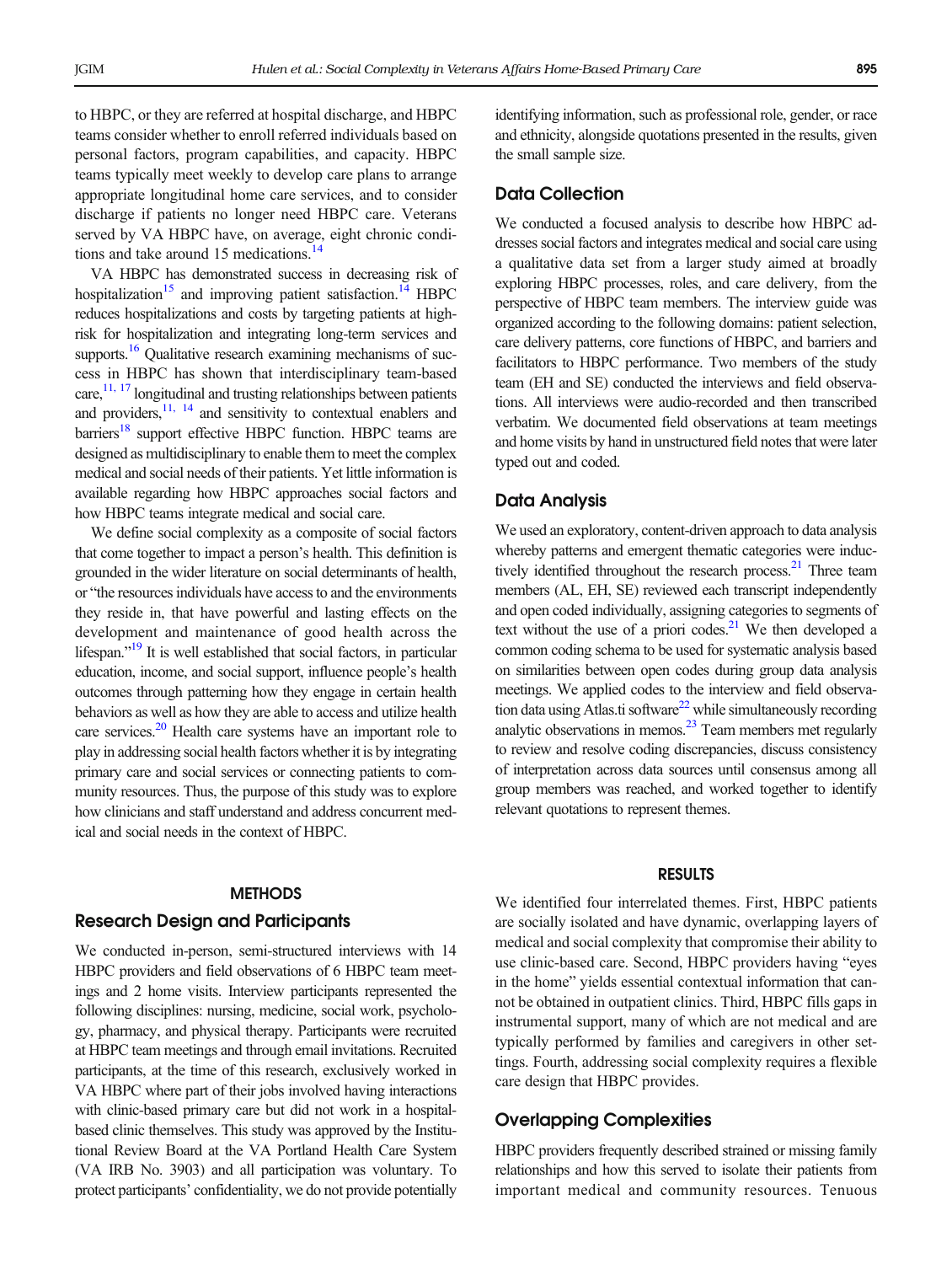connections to resources coupled with fractured family relationships rendered many HBPC patients disconnected from needed care.

I think that well over half of our population do not have a good connection to the community and community resources in terms of family and financial resources

I see so many people that don't have family and don't have the financial means to pay a caregiver to come into their home…they don't have anybody to help them with their meds and help them with their care needs.

Providers reported that in addition to having multiple chronic medical conditions—typically diabetes, cardiovascular disease, congestive heart failure (CHF), and pulmonary disease—their patients had a high prevalence of mental health diagnoses such as depression, as well as more serious mental illnesses requiring psychiatric care. The combination of significant physical and mental illness added to patients' medical complexity. Additionally, providers reported that patient complexity was often compounded by significant functional limitations, financial hardship, food insecurity, and safety concerns involving caregivers, family members, and the home environment. Providers almost always combined descriptions of medical and social factors when describing "complexity" among HBPC patients and explained that these factors overlapped in unique and challenging ways.

Complex because they are usually closer to the end of their life, so they have more chronic disease that we help manage - diabetes, cardiovascular disease, lung disease - and a lot of social issues. Since we're in the home we see a lot of interaction with the family and even things like access to food. And then complex because there is a lot of mental health diagnoses. We juggle all that so that makes it complex.

…it's housing insecurity, food insecurity, just general level of cleanliness and hygiene in the home, whether there's neglect, whether there are safety concerns, sometimes all the above.

In team meetings, providers' reviews of current patients illustrated this complexity. In one example, a nurse described a patient with CHF and diabetes with frequent past hospitalizations. While this patient had been able to improve their nutrition and blood sugar with support from Meals on Wheels, they were being financially exploited by their daughter. In a similar example, one patient was financially supporting a multi-generational household with their disability benefits but had limited help from their family regarding personal care needs. In both examples, the patients experienced compounding social and medical problems that prevented them from getting the care they needed, like transportation to specialist visits, personal care assistance, medication management, and access to professional fiduciary services. In instances where HBPC could not provide direct care, the HBPC social worker would connect patients with VA and community resources to address these challenges. Examples include VA resources for homemaker and home health aides, county agencies on aging, the state Medicaid office, and caregiver support groups.

#### Eyes in the Home

HBPC providers reported that being in the home yielded information that was not accessible in clinic-based visits. As one participant explained, a home visit was like "catching them in the act" where one can observe real-time processes of how patients live and interact with other people in the home, environmental conditions, and safety concerns. In addition, providers were able to collect information that enabled them to tailor their care.

... the assessment in the home to see what is really going on allows us to get the bigger picture and gear our education towards that, whereas the clinic doesn't have access to all that information.Common examples discussed in interviews and team meetings included: awareness of where patients spent most of their time in the home, how they stored and organized their medications, food quality and availability, home hygiene, pet care, and whether there were any identifiable problems with caregivers. Additionally, providers could assess whether patients were having difficulty or needed assistance with activities of daily living. This information allowed providers to identify barriers and facilitators to patient care in ways that would not be possible in clinic.

In the home, I learn so much more about the interactions that they have with caregivers and family. I learn a lot about the safety of their home, how they spend their time because I can see how they spend their time. I get more information about cognitive and memory problems because I can check in the home to see if they're taking their medications.

… you're not in a clinic receiving somebody in your office, but you're actually on their turf, so you see the cleanliness, the size, the way people live, where they sleep, if they sleep on a couch, they have animals, if the place is falling apart and then you get to know the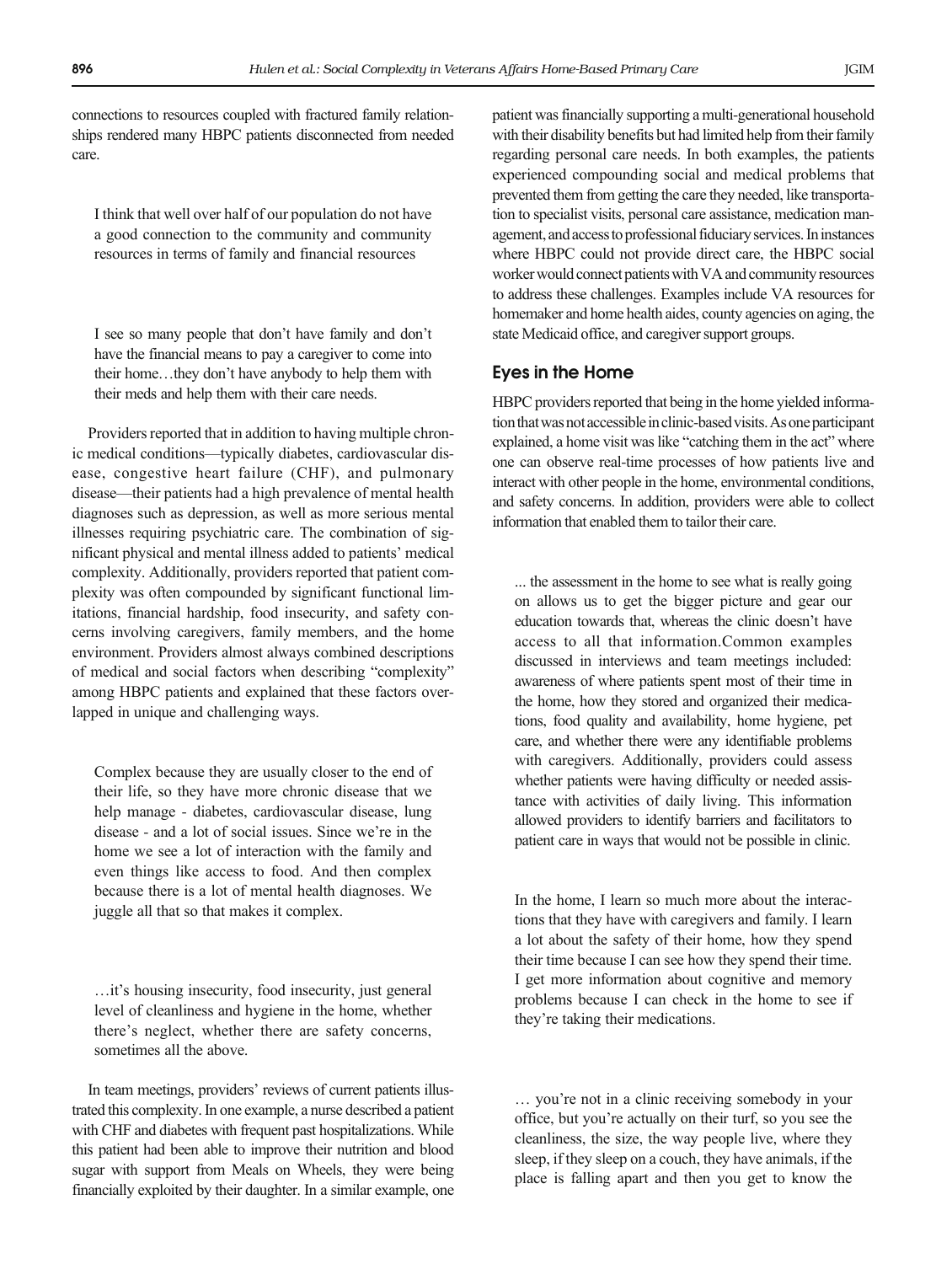background of the family, if they're helping or not. It's part of our job to include that in our care.

Several providers were quick to point out that there was often a disconnect between the way a patient may present themselves in a clinic visit and the way they live their life at home.

…nobody is entirely truthful about what they are capable of doing… you can see someone on an outpatient basis and ask them how many steps [on the stairs] they can take and they will say "seven steps" and you will say "do you have a railing" and they say "yes." Well that railing may be rotted and the steps may be six inch depth, not the standard, and if they have neuropathy or visual loss you would clue into that. You get your eyes on the situation…. you can get a better environmental sense of what might be contributing to their falls, that we can impact.

What I see is Veterans lying around all day and on the day of their clinic visit they put on a brand-new Ralph Lauren button down and new jeans and they go into the office and they [providers] don't know what's going on in the home.

Having a provider visit the patient in the home was particularly valuable for supporting patient safety. Providers identified a variety of safety concerns including substance use by other people in the household, evidence of neglect, animal infestation, unsanitary conditions due to inadequate care of pets, and clutter that impeded movement and use of the home.

#### HBPC Fills In Support Gaps

Providers reported performing tasks that are outside of their normal HBPC job description, which would typically be done by a family member or paid caregiver in other situations. Given the functional limitations of HBPC patients, these included basic needs such as hygiene maintenance, food procurement, and other forms of instrumental support.

…as a nurse when you get there you can provide nursing services, but because he doesn't have any support, the patient ends up asking you to do a lot more than just your nursing duties. So, I would change light bulbs and make calls for him, change his clothes… it's out of what I am supposed to do, but what am I going to do? The guy is home by himself.

We go out and monitor the situation, what's going on and who else do we need to get involved. He doesn't really have any family, and he doesn't have the capacity to make decisions, and coordinating with his fiduciary and his finances, making sure his bills get paid, he has electricity, he has food, and that kind of thing.Discussions in team meetings and interviews indicated that providers, when in the home, would observe an unmet need not normally addressed by health care and would find some way to address it either by doing it themselves or connecting patients to relevant resources because "there is no one else."

…if I don't go, that patient is going to be out of meds in a couple of days.

We had a patient who literally had zero groceries in the house, it was three days before the end of the month, and the cupboards were bare. So, we as a department got him a gift certificate grocery card.In team meetings, the providers who observed a patient's need would present this information to their team members and then a plan, under the guidance of social work, would be put in place or other creative solutions identified. However, it was often the case that the provider would address the unmet need in the moment as they observed it because they perceived it to be urgent and in the patient's best interest.

#### Flexibility in Care Design

When asked about HBPC functioning, providers emphasized the flexible nature of the program with an overall goal to set up care in a way that promotes patient independence, which keeps patients from needing hospitalization or institutionalization. Providers' discussions of patient eligibility centered around the distinctions between VA and Centers for Medicare and Medicaid Services (CMS) home care guidelines.

Eligibility has to be flexible enough that you can use judgment and capture the right people. You can't have such rigid guidelines that you're missing people who need your care.In contrast to Medicare's definition of homebound as "confined to the home," providers pointed out that not all the patients enrolled in VA HBPC were homebound, but that without HBPC team services they may not be able to adhere to their medication regimens.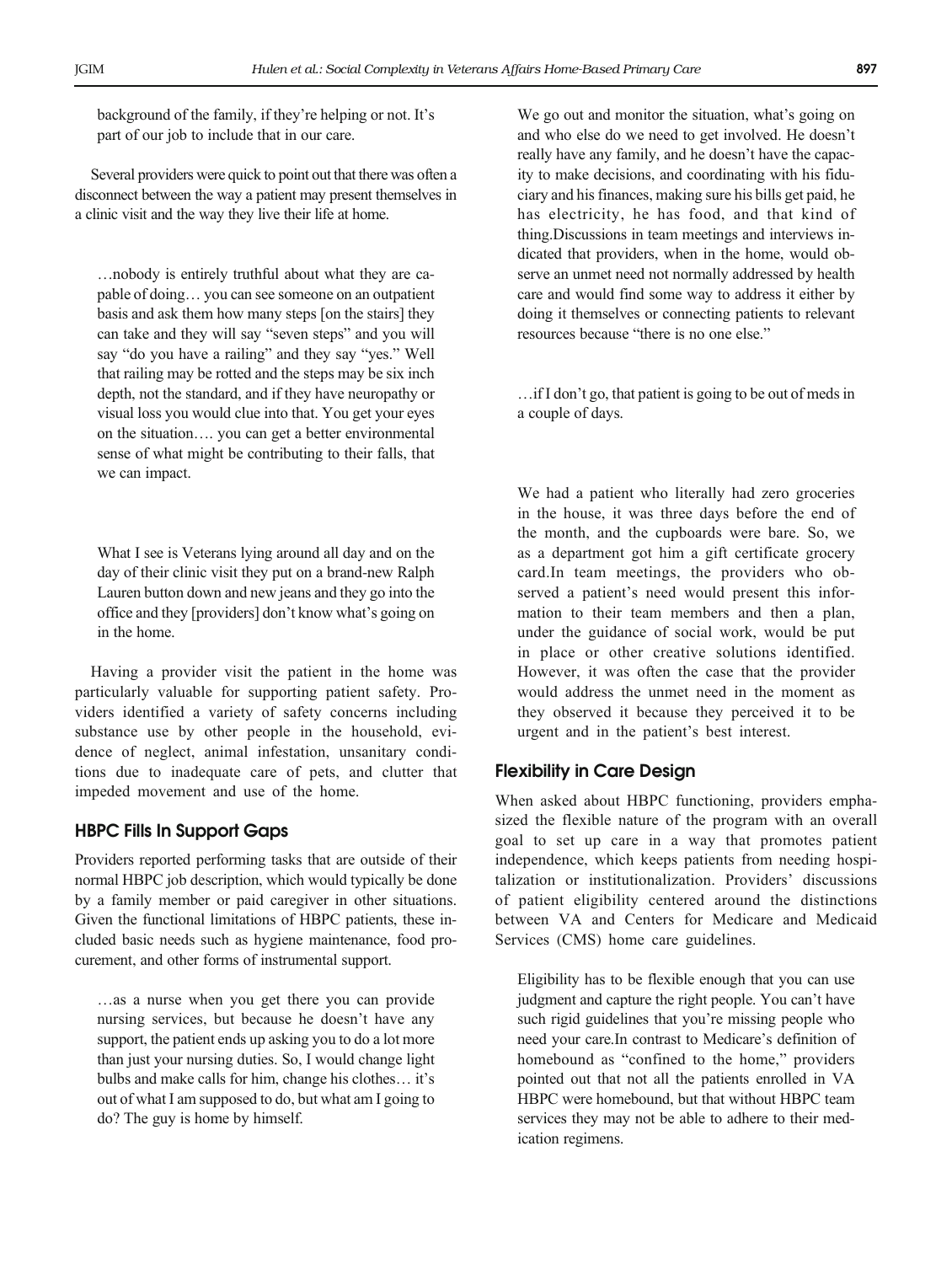It's better if they're close to homebound, but we have patients that are not homebound. They do drive but with some mild dementia. If we go and set up their medicines, it's worth it in the long run because they'll take them regularly then.

Providers explained that flexibility in service delivery was necessary to tailor patient care. This was helpful for patients with behavioral issues or those needing more frequent visits due to functional limitations and social isolation.

You see people who have a lot of behavior flags. There are a few people that we go out and see in pairs, we just don't go out alone, because we want them to get the service, especially if we're making an impact. If they're benefitting from our service then we don't want to discharge them from the program, we want to figure out how to make it work.

… [The HPBC Team] will bend over backwards for the patients and see patients more often. We're not really supposed to see patients more than once a week and hopefully even farther apart than that. I've been really impressed how they will go out of their way to make sure that our Veterans are well taken care of.

Other examples of flexibility included team members calling each other during home visits, deciding to go see a patient urgently, and frequent informal communication between team members. According to providers' accounts, work in HBPC involves going beyond their job description and doing the extra work to ensure that their patients' care needs are met. The flexible nature of the program enables them to provide this type of extra work.

#### **DISCUSSION**

Our findings provide insight into how HBPC providers perceive their role in meeting the complex needs of their patients, and the importance of addressing social complexity. Qualitative data showed that HBPC patients' social and medical complexities make them vulnerable and disconnected from needed resources, rendering them effectively socially isolated even in cases where family members are present in the household. HBPC providers observe this vulnerability through home visits that integrate patients' complex, interrelated medical and social needs, then tailor their care delivery accordingly. The flexible nature of the HBPC program enables them to go beyond their role as health care providers to fill in social support gaps for socially isolated patients. Our findings are consistent with previous studies that show that HBPC patients have complex care needs that require collaboration across different providers and disciplines<sup>11, 17, [24](#page-6-0)</sup> and align with current work on patient complexity that acknowledges the intersection of patient-level factors and wider health care system structures that create gaps in care. $24-26$  $24-26$  $24-26$  For patients in HBPC, these care gaps involve deficiencies in basic needs and inadequate social support, which can only be assessed through home visits.

In a prior qualitative study, Loeb and colleagues $^{27}$  showed that in outpatient clinics, primary care providers perceived that lack of social work support, combined with productivity demands around scheduling and visit length, impeded their ability to provide optimal care to patients with complex medical and social needs. Complementing these findings, our study provides an account of providers who report that having flexibility in their everyday work to address non-medical care needs related to patient social complexity is an important aspect to providing care to their patients. Additionally, prior research has demonstrated that providers in other primary care programs designed for patients with complex care needs endorse the importance of flexible scheduling and the provision of social support to patients, such as embedding a social worker on the care team.<sup>16, [25](#page-6-0), [28](#page-6-0)</sup> Our findings suggest that HBPC provides the necessary programmatic structures to support complex care delivery for homebound and nearly homebound patients with complex medical and social conditions.

Social isolation is the objective lack of social connections with others.<sup>29</sup> There is evidence that individuals impacted by social isolation utilize more outpatient, emergency department, and inpatient hospitalization services, have poorer overall health, and greater difficulties with activities of daily living than those with ample social connections. $30, 31$  $30, 31$  Individuals who lack adequate social support are more likely to be placed in a skilled nursing facility or other institutional care arrange-ment following hospital discharge.<sup>32–[35](#page-7-0)</sup> Sub-optimal health care service utilization patterns and increased rates of institutionalization may be associated with factors related to patients' social isolation, such as lack of social connections to help gain access to transportation, caregiver services, and other basic needs that support health and health care access. Our findings indicate that many HBPC patients face social isolation in circumstances where strained or missing family relationships prevent them from accessing needed resources and that HBPC providers work to fill in these social support gaps by tailoring care accordingly.

Our research may contain lessons for other programs that focus on medically and socially complex older adults, such as those funded through the recent CMS Independence at Home Demonstration. Programs require home visits to gain a strong understanding of patient needs and require flexibility in enrollment and service delivery to best address complex medical and social needs in an integrated fashion.

There are limitations to this research. We interviewed providers from a single HBPC site in the VA's national system. As such, our findings may be site-specific and other HBPC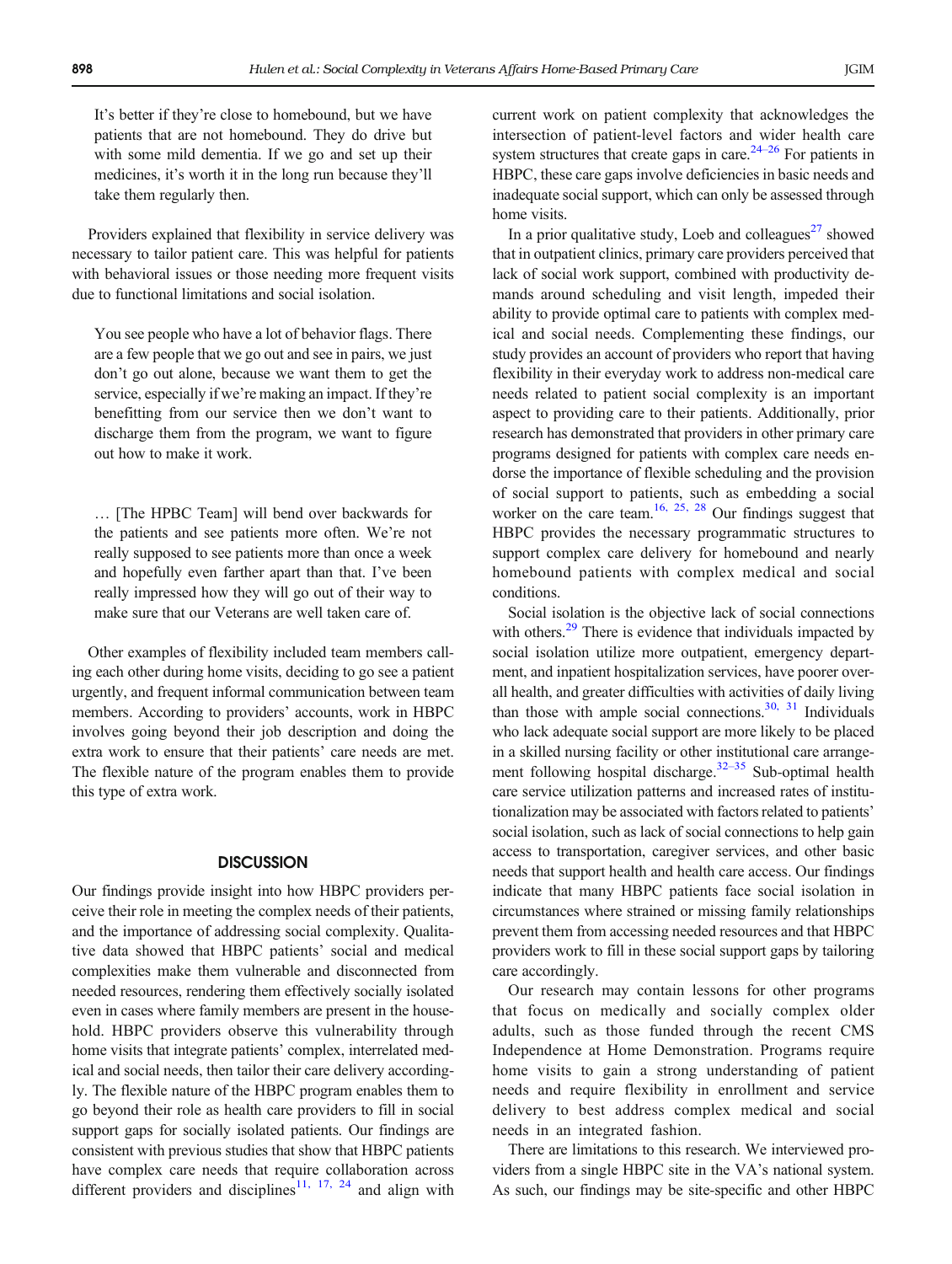<span id="page-6-0"></span>programs may have different strategies for addressing social complexity. Additionally, while we found that HBPC providers valued flexibility in determining "homebound" status in selecting appropriate patients, our data did not provide insights into how VA HBPC providers consider other aspects of social complexity in choosing patients to be enrolled in the program and determining which patients should be discharged from HBPC. Further research is needed to understand which types of patients are served best by VA HBPC in regard to how patient social complexity impacts enrollment and discharge criteria.

#### **CONCLUSION**

HBPC providers describe caring for older, socially isolated patients with functional limitations whose health is affected by dynamic, interdependent layers of social and medical complexity. "Eyes in the home" provided unparalleled insight into how the interactions of medical and social factors affected patient health. Clinicians both addressed these factors during visits and connected patients with other HBPC disciplines and other VA and community-based services to meet their needs. The flexibility of the program was critical to meeting the medical and social needs of HBPC patients. Future research should investigate the role of medical and social complexity in how patients are selected for and discharged from HBPC.

Corresponding Author: Elizabeth Hulen, MA; Department of Sociology, Portland State University, Portland, OR, USA (e-mail: Elizabeth. Hulen@va.gov).

Authors' Contribution All authors have contributed sufficiently to this manuscript to be included as authors, and the manuscript has been read and approved by all authors.

#### Compliance with Ethical Standards:

Conflict of Interest: To the best of our knowledge, no conflict of interest, financial, or other exist.

#### **REFERENCES**

- 1. Ornstein KA, Leff B, Covinsky KE, et al. Epidemiology of the homebound population in the United States. JAMA Intern Med. 2015;175:1180-1186.
- 2. Qiu WQ, Dean M, Liu T, et al. Physical and mental health of homebound older adults: an overlooked population. J Am Geriatr Soc. 2010;58:2423- 2428
- 3. Cohen-Mansfield J, Shmotkin D, Hazan H. The effect of homebound status on older persons. J Am Geriatr Soc. 2010;58:2358-2362.
- 4. Kellogg FR, Brickner PW. Long-Term Home Health Care for the Impoverished Frail Homebound Aged: A Twenty-Seven-Year Experience. J Am Geriatr Soc. 2000;48:1002-1011.
- 5. Desai NR, Smith KL, Boal J. The positive financial contribution of homebased primary care programs: The case of the Mount Sinai Visiting Doctors. J Am Geriatr Soc. 2008;56:744-749.
- 6. Jencks SF, Williams MV, Coleman EA. Rehospitalizations among patients in the Medicare fee-for-service program. N Engl J Med. 2009;360:1418-1428.
- 7. Kronish IM, Federman AD, Morrison RS, Boal J. Medication utilization in an urban homebound population. J Gerontol Ser A Biol Sci Med Sci. 2006;61:411-415.
- 8. Cohen-Mansfield J, Shmotkin D, Hazen H. Homebound older persons: prevalence, characteristics, and longitudinal predictors. Arch Gerontol Geriatr. 2012;54(1):55-60.
- 9. Simonsick EM, Kasper JD, Phillips CL. Physical disability and social interaction: factors associated with low social contact and home confinement in disabled older women (The Women's Health and Aging Study). J Gerontol Ser B Psychol Sci Soc Sci. 1998;53:S209-S217.
- 10. Verbrugge LM, Jette AM. The disablement process. Soc Sci Med. 1994;38:1-14.
- 11. Haverhals LM, Manheim C, Gilman C, et al. Dedicated to the Mission: Strategies US Department of Veterans Affairs Home-Based Primary Care Teams Apply to Keep Veterans at Home. J Am Geriatr Soc. 2019.
- 12. Schuchman M, Fain M, Cornwell T. The resurgence of home-based primary care models in the United States. Geriatrics. 2018; 3(3):41.
- 13. Depart of Veterans Affairs Health Administration. Direct 1141.01 Home-Based Primary Care Program. Washington, DC. 2017.
- 14. Edes T, Kinosian B, Vuckovic NH, Olivia Nichols L, Mary Becker M, Hossain M. Better access, quality, and cost for clinically complex veterans with home-based primary care. J Am Geriatr Soc. 2014; 62:1954-1961.
- 15. Edwards ST, Prentice JC, Simon SR, Pizer SD. Home-based primary care and the risk of ambulatory care–sensitive condition hospitalization among older veterans with diabetes mellitus. JAMA Intern Med. 2014;174:1796-1803.
- 16. Edwards ST, Saha S, Prentice JC, Pizer SD. Preventing Hospitalization with Veterans Affairs Home-Based Primary Care: Which Individuals Benefit Most? J Am Geriatr Soc. 2017;65:1676-1683.
- 17. Temkin-Greener H, Szydlowski J, Intrator O, et al. Perceived Effectiveness of Home-Based Primary Care Teams in Veterans Health Administration. Gerontologist. 2019.
- 18. Kramer BJ, Cote SD, Lee DI, Creekmur B, Saliba D. Barriers and facilitators to implementation of VA home-based primary care on American Indian reservations: a qualitative multi-case study. Implement Sci. 2017;12:109.
- 19. Quiñones AR, Talavera GA, Castañeda SF, Saha S. Interventions that reach into communities—promising directions for reducing racial and ethnic disparities in healthcare. J Racial Ethn Health Disparities. 2015;2(3):336-40.
- 20. Adler N, Gymour MM, Fielding J. Addressing social determinants of health and health inequalities. JAMA. 2016; 316(16):1641-42.
- 21. Guest G, MacQueen KM, Namey EE. Applied Thematic Analysis. Sage Publications; 2011.
- 22. ATLAS.ti [computer program]. Scientific Software Development GmbH; ver 8.
- 23. Bernard HR. Research Methods in Anthropology: Qualitative and Quantitative Approaches. Rowman & Littlefield; 2017.
- 24. Gillespie SM, Manhein C, Gilman C, Karuza J, Olsan TH, Edwards ST, Levy CR, and Haverthals L.Interdisciplinary team perspectives on mental health care in VA Home-Based Primary Care: A qualitative study. Am J Geriatric Psychiatry., 2019; 27(2):128-37.
- 25. Chan B, Hulen E, Edwards S, Mitchell M, Nicolaidis C, Saha S. "It's Like Riding Out the Chaos": Caring for Socially Complex Patients in an Ambulatory Intensive Care Unit (A-ICU). Ann Fam Med. 2019;17:495- 501.
- 26. Shippee ND, Shah ND, May CR, Mair FS, Montori VM. Cumulative complexity: a functional, patient-centered model of patient complexity can improve research and practice. J Clin Epidemiol. 2012;65:1041- 1051.
- 27. Loeb DF, Bayliss EA, Candrian C, deGruy FV, Binswanger IA. Primary care providers' experiences caring for complex patients in primary care: a qualitative study. BMC Fam Pract.. 2016;17:34
- 28. Hong CS, Siegel AL, Ferris TG. Caring for high-need, high-cost patients: what makes for a successful care management program. Issue Brief (Commonw Fund). 2014;19:1-19.
- 29. National Academies of Sciences, Engineering, and Medicine. 2020. Social isolation and loneliness in older adults: Opportunities for the health care system. Washington, DC: The National Academies Press. [https://doi.org/](http://dx.doi.org/10.17226/25663) [10.17226/25663](http://dx.doi.org/10.17226/25663)
- 30. Gerst-Emerson K, Jayawardhana J. Loneliness as a public health issue. Am J Public Health. 2015; 105:1013-1019.